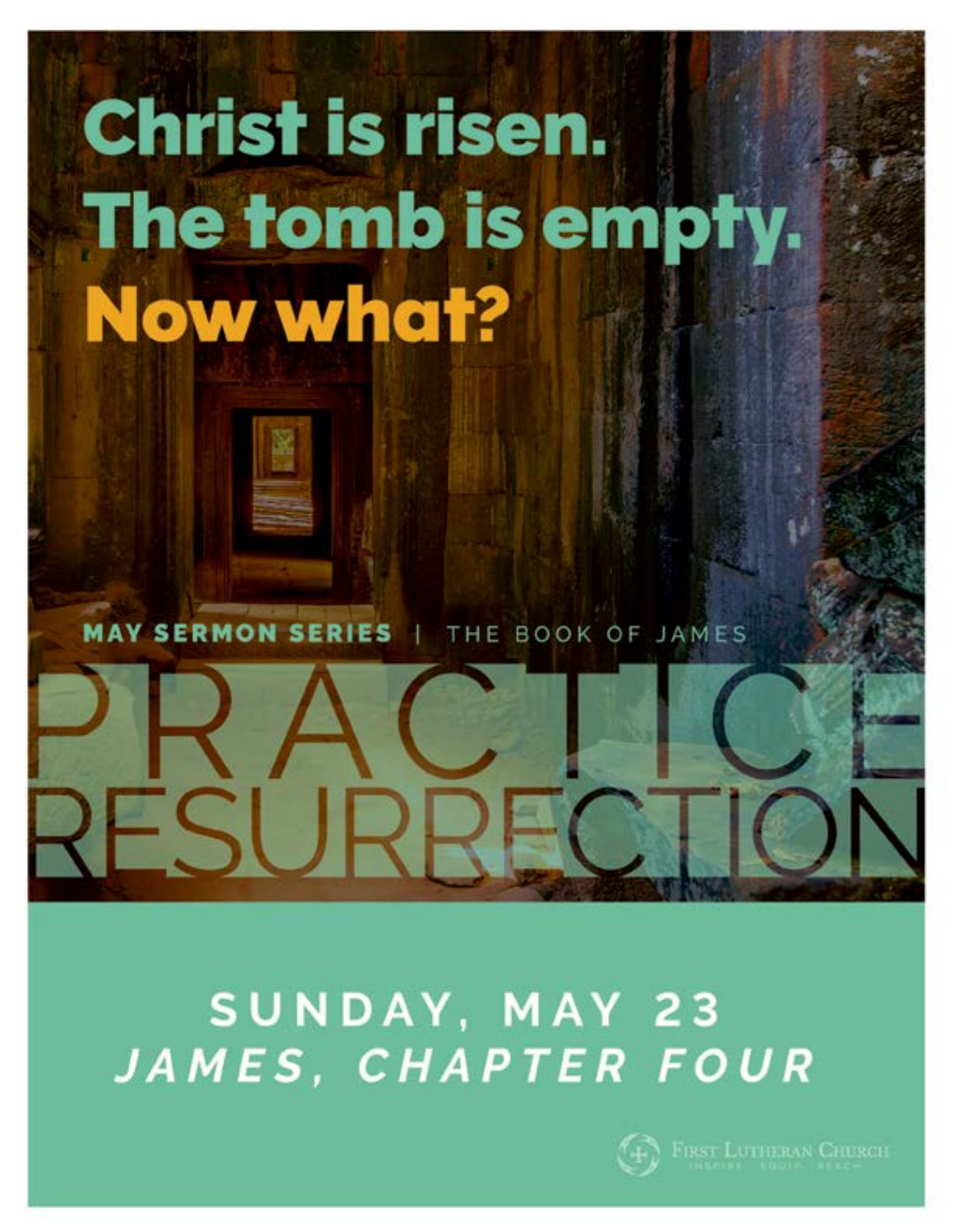

FIRST LUTHERAN CHURCH INSPIRE. EQUIP. REACH.

**WELCOME!** If you are here today seeking God or here to praise the God that has already found you... **WELCOME.** We are just glad you are here.

Please make yourself at home and let us know if there is anything you need. This bulletin will help you navigate worship at First Lutheran and opportunities to serve and connect with our faith community.



**WHAT ARE WE ABOUT?**  *We want to make Jesus famous.*  It is as simple as that. Our purpose in gathering here today is to make Jesus known and to know him better. Because if this isn't about Jesus, it isn't worth doing.



**COMMUNION** The sacrament of Communion is celebrated at all services the first and third Sundays and Wednesdays of each month. All are welcome to participate in this act of worship and remembrance. Children

who do not receive communion are welcome to come forward for a blessing.

**WORSHIP** We believe that all instruments, all voices and all people should praise the Lord. We do not worship a "style," we worship Jesus.



*Traditional Worship* follows a liturgy and the music centers around the organ and piano. The order of worship is inserted into the bulletin. *9 a.m. Sundays in the Sanctuary on the north end of the church; 1:30 p.m. Wednesdays in the Chapel.*



*Celebration Worship* uses a praise band and the order of worship and song lyrics are projected on the wall. *9 & 10:30 a.m. Sundays in the Celebration Center on the west end of the church*



**CONNECTING** We would love to get to know you better. Peruse our website for ways to connect through service, study, or community-building events. Fill out the blue post-it so we can keep in touch.



**OFFERING** We give tithes and offerings as an act of worship, obedience, and thanksgiving. If you are a guest, you are not expected or obligated to give.



**BELONGING** Each quarter, we host a new member BELONG class to introduce and welcome new members to First Lutheran. The next class will be held Sunday, May 23. Contact the church office for details.

*The mission of First Lutheran Church is to bring people into a relationship with Jesus Christ and to help them grow in the Christian faith.*

FIRST LUTHERAN CHURCH | 619 BROADWAY, FARGO ND, 58102 | 701.235.7389 | FLCFARGO.ORG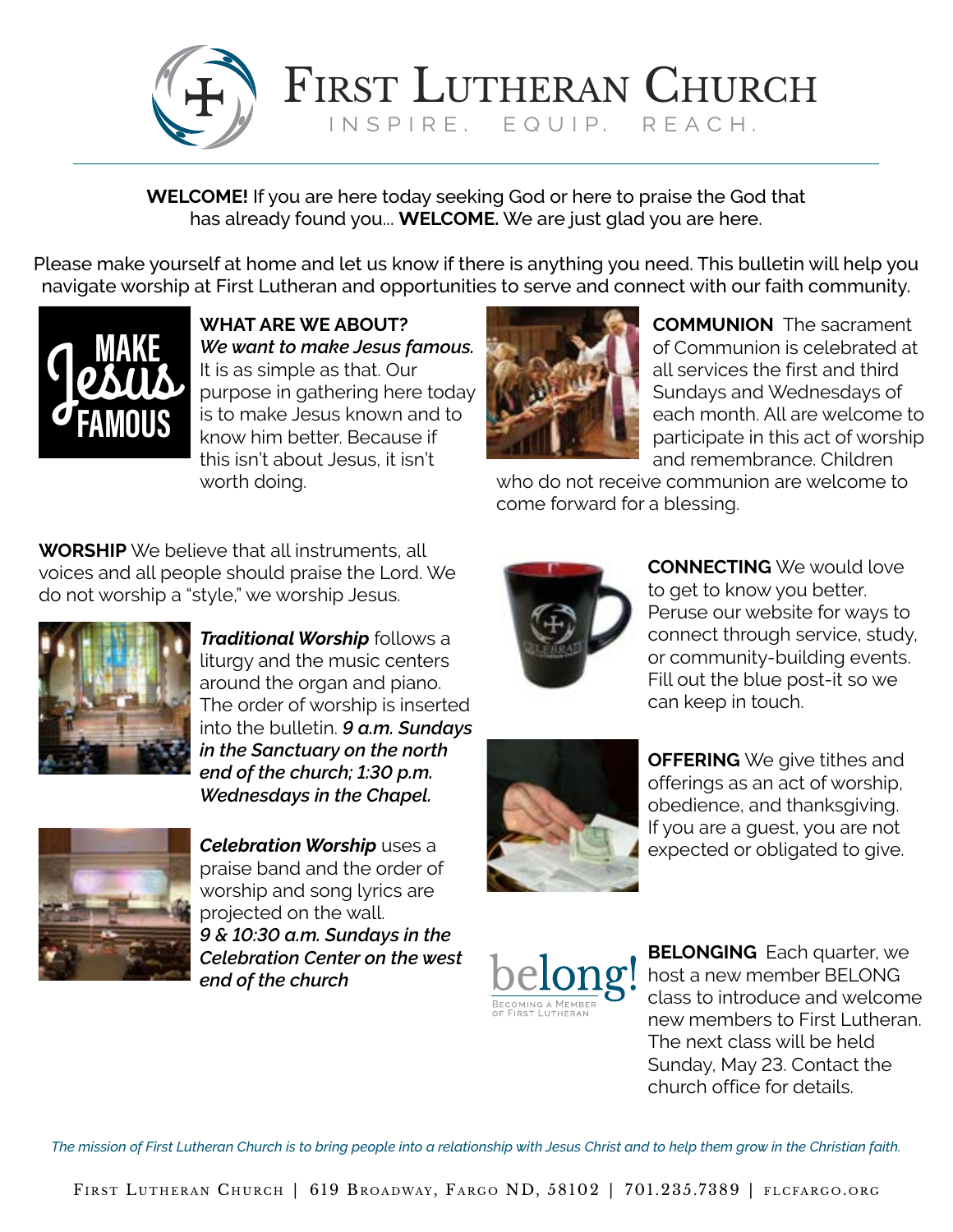#### **May 23, 2021: Celebration Worship** *Practice Resurrection*

| <b>WELCOME &amp; ANNOUNCEMENTS</b>     | <b>OFFERING:</b><br>Thank you for your new or continued generosity<br>towards God's mission at First Lutheran Church.<br>In-person offerings may be dropped in the offering                                         |
|----------------------------------------|---------------------------------------------------------------------------------------------------------------------------------------------------------------------------------------------------------------------|
| <b>OPENING PRAYER</b>                  | baskets at the entry/exit. Offerings can also be<br>mailed to the church office and we encourage you<br>to use our online giving and texting options. Please<br>reference the back page of the worship bulletin for |
| <b>SONG: Holy Spirit</b>               | more information or visit our website.                                                                                                                                                                              |
| <b>SONG:</b> Jesus Loves Me            | <b>SONG:</b> Fear Is a Liar                                                                                                                                                                                         |
| <b>CONFESSION</b>                      | <b>HIGH SCHOOL SENIOR RECOGNITION</b>                                                                                                                                                                               |
| <b>QUIET TIME</b>                      | <b>MINISTRY SPOTLIGHT</b>                                                                                                                                                                                           |
| <b>SONG:</b> Jesus Loves Me (refrain)  | <b>PRAYERS FOR GOD'S PEOPLE</b>                                                                                                                                                                                     |
| <b>SCRIPTURE:</b> James 4:13-17        | <b>LORD'S PRAYER</b>                                                                                                                                                                                                |
| <b>MESSAGE: Pastor Marty Tollefson</b> | <b>SENDING SONG:</b> The Blessing                                                                                                                                                                                   |
|                                        | Go in peace and serve the Lord.<br><b>Thanks be to God!</b><br>$\mathbf{C}$ :                                                                                                                                       |
|                                        |                                                                                                                                                                                                                     |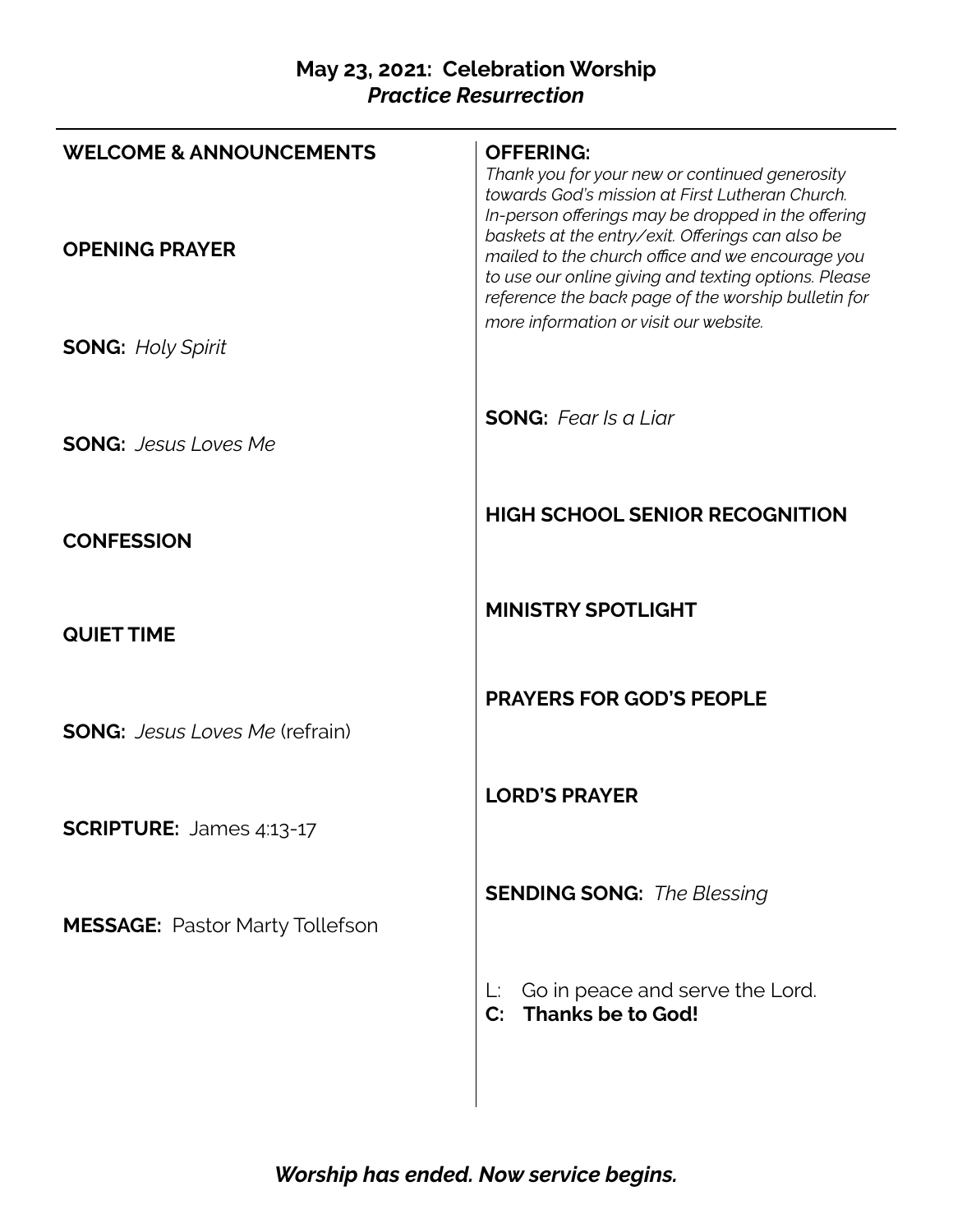# FLC **SUMMER OUTDOOR** CONCERT SERIES Over eight weeks in June and July, renowned local

and regional musicians will perform a FREE concert Wednesdays at 6 p.m. on the corner of 6th Avenue and Broadway in downtown Fargo.

We invite you to join us to enjoy great music and to meet our neighbors in the downtown community. Event starts at 5 p.m. with Food Trucks!\*

## **MUSICAL ACTS (6 P.M.)**

- June 2 Post-Traumatic Funk Syndrome
- June 9 Fargo Blues Machine
- June 16 Penny & Pals (Kids Night/Chalk Art Crafts)
- **June 23 TBD** 
	- July 7 Poitin
- July 14 Front Fenders
- July 21 David Ferreira & Friends
- **July 28 TBD**



FARGO, ND 58102 619 BROAD

Visit flcfargo.org for more info on featured food trucks.

BRING YOUR<br>OWN CHAIR!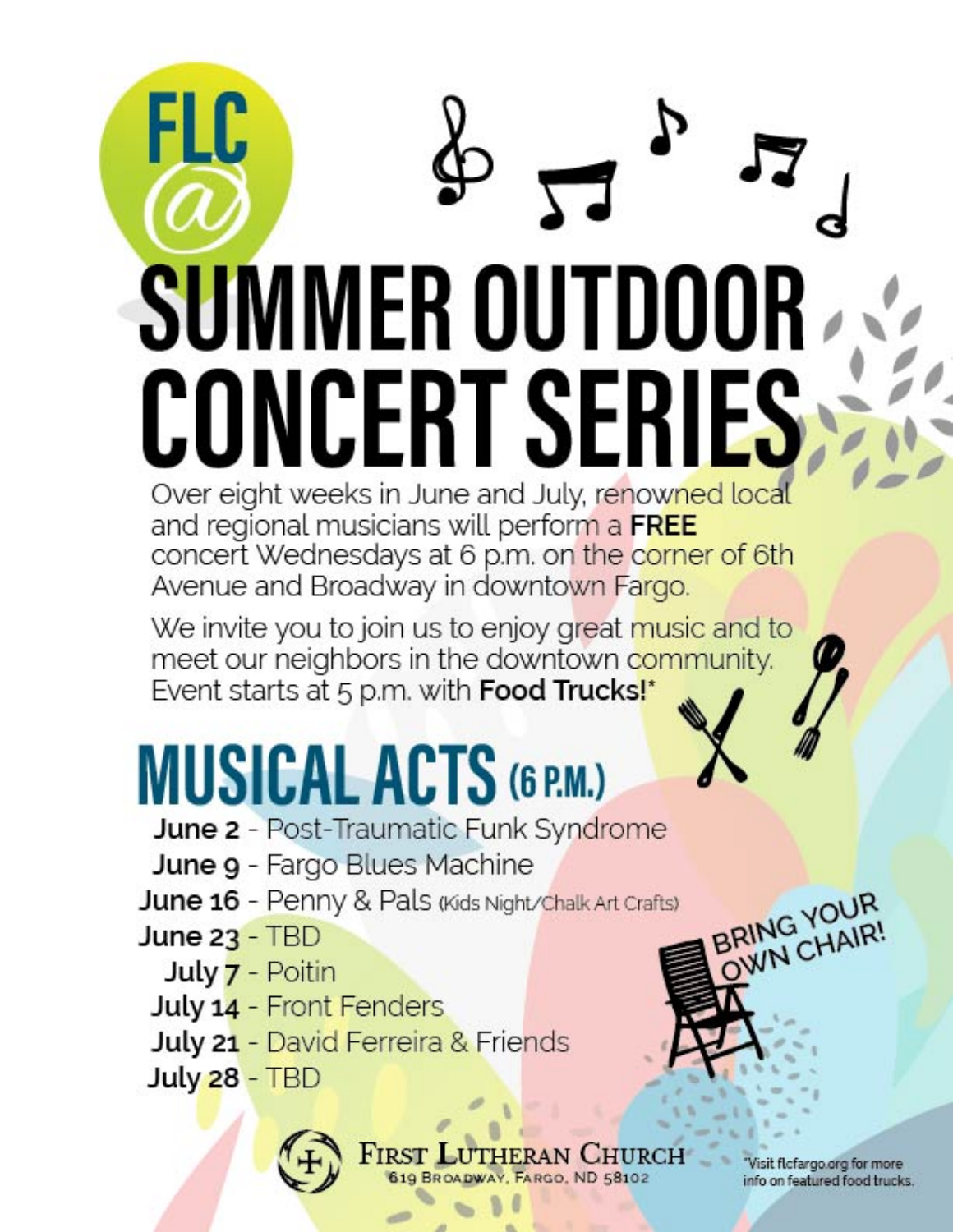

# GENEROSITY

#### **STEWARDSHIP CONTRIBUTIONS Stewardship Contributions FY 2019-20 GENERAL FUND FY 2020-21 General Fund**



#### **FLC April Stewardship FLC April Stewardship**

![](_page_4_Figure_6.jpeg)

#### **April Memorials**

#### **In Memory of Amy Carey**

- for Samaritan from Chuck & Marie Swanson
- for General from Dr. Greg & Kristen Lehman
- for General from Emily Burggraff
- for Befrienders from Gary & Ruth Hanson
- for General from Harold & Judy Thompsen
- for General from James & Danelle Walker
- for General from Jeff & Rebecca Galt
- for General from Kay Carlson
- for Cathedral Choir from Lillian Cole
- for General from Pat McCabe
- for Befrienders from Reed & Marianna Malm
- for Foundation from Ruth Dunnicliff
- for General from Travis & Rose Dunn

#### **In Memory of Dorothy Friskop**  for General from Carol Anderson

#### **In Memory of Dr. James Frisk**

- for Bible School from Barbara Hawkins for General from Charles & Karen Nelson
- for General from Joe Lempe

for General from Karen Smithson

- for Parish Nurse from Gary & Paula Anderson
- for Foundation from Myron & Juliet Thoreson
- for General from Noel & Judy Fedje
- for Samaritan from Rob & Karla Lyngstad
- for General from Terry Scherling
- **In Memory of Gordon Everson** for Foundation from Mavis & John Bennett
- for Music from Reed & Marianna Malm
- **In Memory of Nancy Erickson**
	- for Foundation from Craig & Julie Johnson
	- for General from David & Kay Currier
	- for General from David & Rebecca Berg
	- for Women/Kitchen from Ruth Samson for General from Sally Larsen
	-
	- for General from Scott Askerooth & Kristen Scheel for General from Travis & Rose Dunn

for Music from Jeff & Christina Athy

**In Memory of Rod Capistran**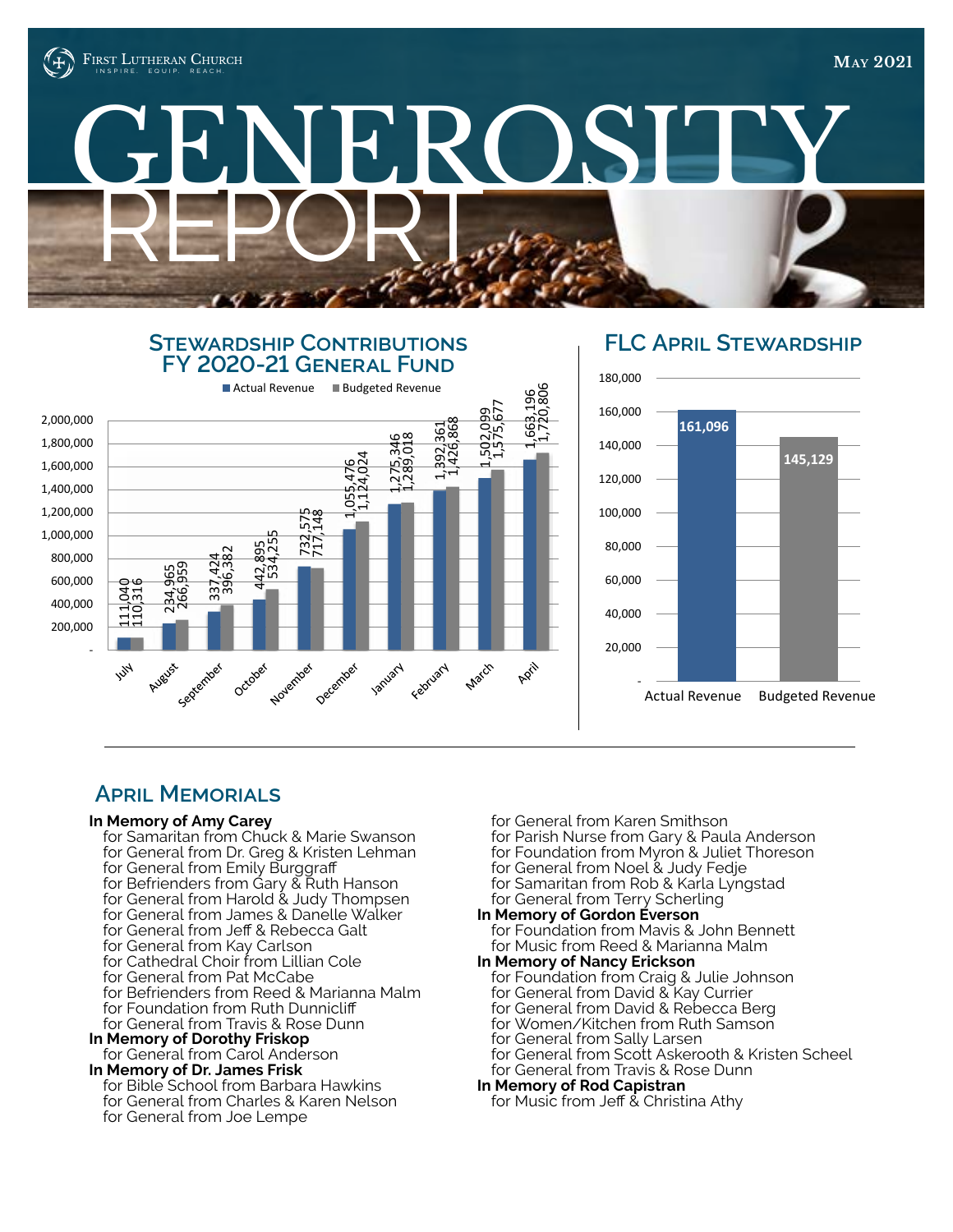#### *Visit our website for more detailed information and to register, flcfargo.org.*

**HIGH SCHOOL SENIOR RECOGNITION** Sunday, May 23, 10:30 a.m., Celebration Center

Today we recognize our graduating high school seniors! Please join us to celebrate with them this milestone and support them in prayer as they begin the next phase of their education / vocational endeavors.

#### *"'For I know the plans I have for you,' says the Lord." Jeremiah 29:11*

#### **COFFEE AND CONVERSATION**

Sundays, May 2-May 30, 10:15 a.m., Adult Ed Room

Join us for coffee and conversation each Sunday during May to dive into the book of James and further learn what it means to "Practice Resurrection." The chapters are short - we encourage you to read them weekly!

#### **STAFF UPDATE: ERIK CARLSON**

Today is Erik's last regular Sunday with us at First Lutheran. Erik has accepted a new role at Hawley Lutheran Church to be their worship leader and youth director, effective June 1. Please extend congratulations to Erik as he continues his faith journey at Hawley Lutheran. We will miss him!

#### **MEMORIAL DAY WEEKEND SCHEDULE**

On Sunday, May 30, the worship schedule is:

- 9 a.m., Traditional Worship in the Sanctuary
- 10:15 a.m., Coffee & Conversation, James 5
- 10:30 a.m., Contemporary Worship in the Celebration Center (no 9 a.m. Celebration Worship).

Monday, May 31:

• Church/church office closed in observance of Memorial Day

#### **CHURCH OFFICE: 701.235.7389,** info@flcfargo.org

**OFFICE HOURS / WELCOME DESK: MON, TUES, WEDS, THURS 8 a.m.—5 p.m. FRI: 8 a.m.—12 p.m. SUN 8:30 a.m.—12 p.m.**

**Wi-Fi:** FLCGuest, password: FirstLutheran619

#### **NEWS & EVENTS CELEBRATE PRAYER**

We as God's people believe in the power of prayer. Please pray for the following who have asked to be prayed for publicly:

*Brenda Cummins, Gail Zimprich, Janice Ames, Pam Burley, Paul Hulberg, Orlan Loraas, Pat Krebs, Suzanne Spiese, Marilyn Parker, Marlene Young, Wes Briggs, Shawn Orvedal, Doug Aaseby, Barb Orvedal, Charlotte Nielson, Linda Merkens, Nick DeNault, Gary Helland, Gerald Sauvageau, Dawn Nygord, Judy Loewen, Karen Breivold, Darlene Birkholz, Warren Birkholz, Tammy Birkholz, and George.*

#### **CHRISTIAN EDUCATION**

Kids are an important part of FLC! Our 2020/2021 online classes have ended for the school year. Inperson classes will resume in Fall 2021 with a full class offering for ages 3-high school.

*See the back page for scheduled Family Life summer events for our kids and families!*

![](_page_5_Picture_26.jpeg)

#### **YOUR MINISTRY TEAM**

**Pr. Corey Bjertness** cbjertness@flcfargo.org **Pr. Laurie Neill Cauca Cauca Contract League Cauca Cauca Cauca Cauca Cauca Cauca Cauca Cauca Cauca Cauca Cauca Cauca Cauca Cauca Cauca Cauca Cauca Cauca Cauca Cauca Cauca Cauca Cauca Cauca Cauca Cauca Cauca Cauca Cauca Pr. Stephanie Tollefson** stollefson@flcfargo.org **Pr. Marty Tollefson** mtollefson@flcfargo.org **Rollie Johnson** rjohnson@flcfargo.org **Shelly Erickson** serickson@flcfargo.org **Erik Carlson** ecarlson@flcfargo.org **Marlee Robertson** mrobertson@flcfargo.org **Polly Kloster pkloster@flcfargo.org** *View the entire staff online at flcfargo.org*

#### *Council Officers:*

Sindy Keller, President 701.238.2088 Gary Haugo, Vice President 701.261.5172 Tracy Farmer, Treasurer 701.356.0324 Chris Kraemer, Secretary 701.371.5718 Gary Inman, Past Chair 701.371.1563